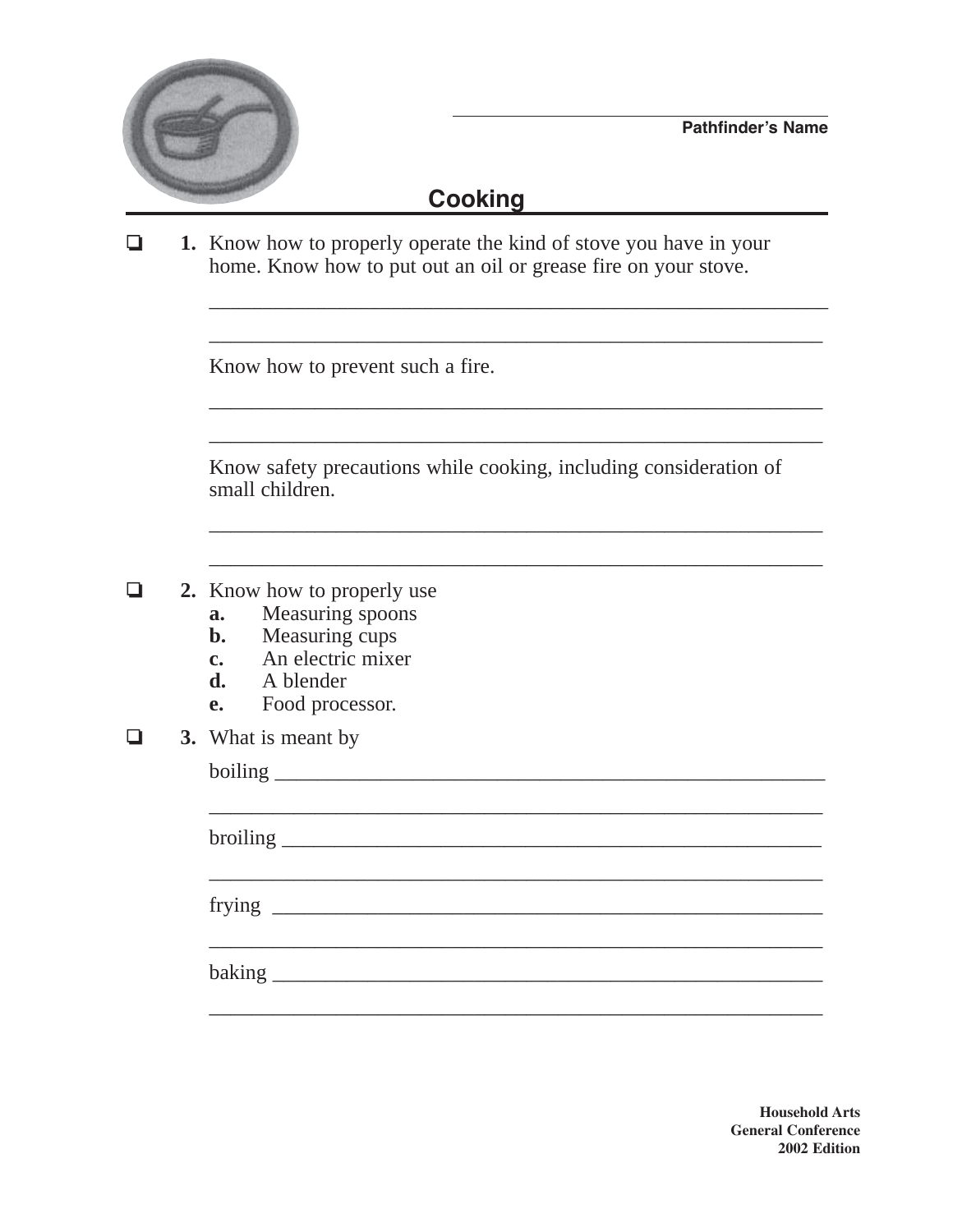|        | Which are the most healthful ways of preparing common foods?                                                                                                           |               |
|--------|------------------------------------------------------------------------------------------------------------------------------------------------------------------------|---------------|
|        | Which are the most unhealthful ways?                                                                                                                                   |               |
|        | 4. Demonstrate your ability to properly prepare two different kinds of hot<br>cereal, a healthful hot drink, and cook eggs in two different ways other<br>than frying. |               |
|        | Methods                                                                                                                                                                |               |
|        | Hot cereal                                                                                                                                                             |               |
|        | Hot drink                                                                                                                                                              |               |
|        | Eggs                                                                                                                                                                   |               |
| $\Box$ | 5. Prepare potatoes healthfully by two different methods.                                                                                                              |               |
|        |                                                                                                                                                                        |               |
| Q.     | 6. Cook three other vegetables in the most healthful way.                                                                                                              |               |
|        | Vegetables                                                                                                                                                             | Method cooked |
|        |                                                                                                                                                                        |               |
|        |                                                                                                                                                                        |               |
|        |                                                                                                                                                                        |               |
|        | <b>7.</b> Prepare a simple salad.                                                                                                                                      |               |
|        | Why do we need fresh salads in our diet?                                                                                                                               |               |
|        |                                                                                                                                                                        |               |
|        |                                                                                                                                                                        |               |

**Cooking 2002 Edition**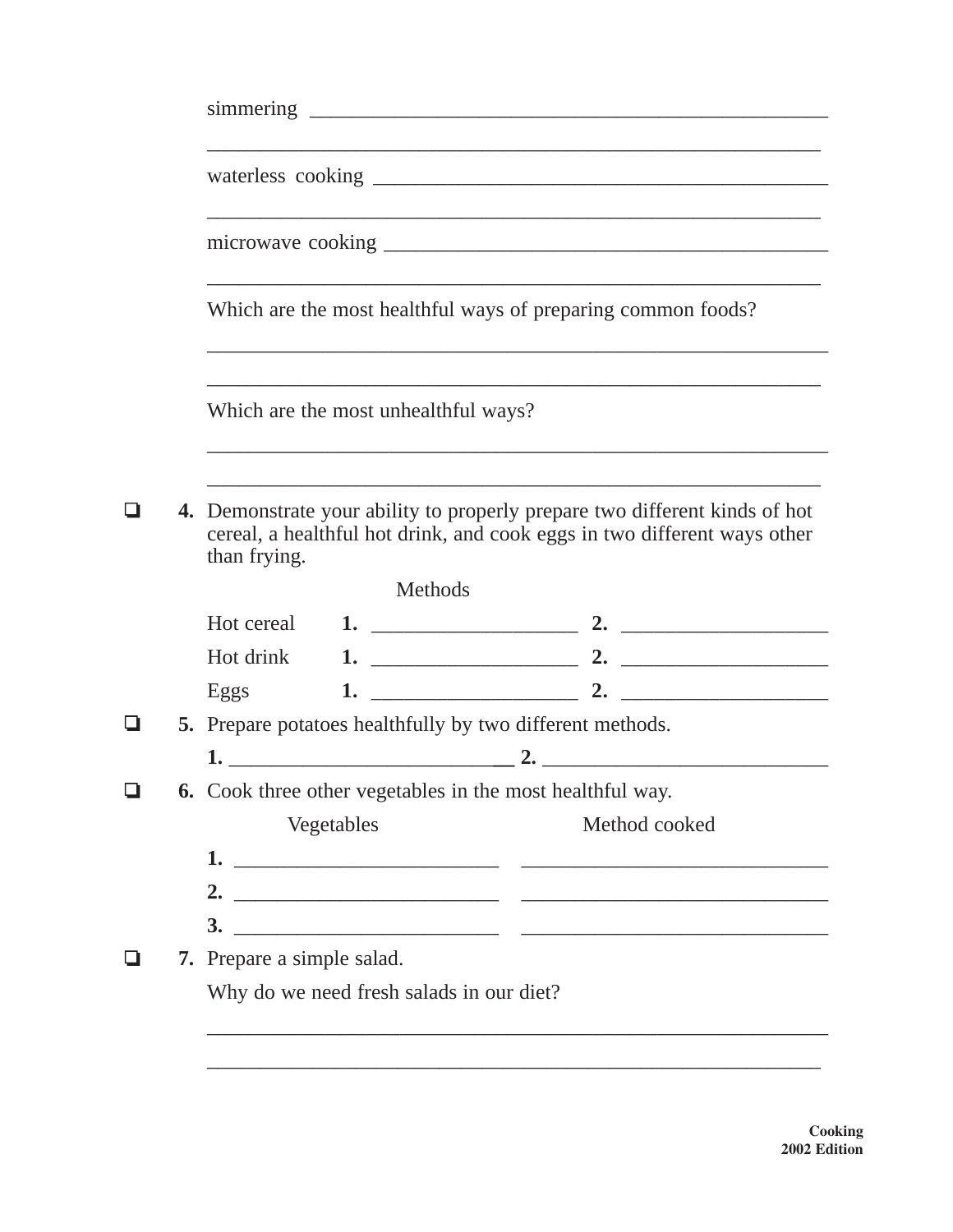❏ **8.** Know the food pyramid guide.

| Why is it important that we follow the food pyramid guide in our diet |
|-----------------------------------------------------------------------|
| every day?                                                            |

\_\_\_\_\_\_\_\_\_\_\_\_\_\_\_\_\_\_\_\_\_\_\_\_\_\_\_\_\_\_\_\_\_\_\_\_\_\_\_\_\_\_\_\_\_\_\_\_\_\_\_\_\_\_\_\_\_\_

\_\_\_\_\_\_\_\_\_\_\_\_\_\_\_\_\_\_\_\_\_\_\_\_\_\_\_\_\_\_\_\_\_\_\_\_\_\_\_\_\_\_\_\_\_\_\_\_\_\_\_\_\_\_\_\_\_\_

Make a chart for one week of the foods you eat to see if you are following the food pyramid guide. (Complete Meal Chart)

❏ **9.** Set the table properly for your family for an evening meal.

Serve a balanced meal that you have planned and prepared as much as possible by yourself. Include main dish, vegetable, and salad.

|  | Main dish                                                                                       |
|--|-------------------------------------------------------------------------------------------------|
|  |                                                                                                 |
|  |                                                                                                 |
|  | Additional items                                                                                |
|  | <b>10.</b> Follow a recipe correctly in making a vegetarian entree or a vegetable<br>casserole. |
|  | Recipe                                                                                          |

❏ **11.** Start a recipe file of your own. Put into it 10 recipes of dishes you have personally prepared from entrees, vegetables, salads, and beverages.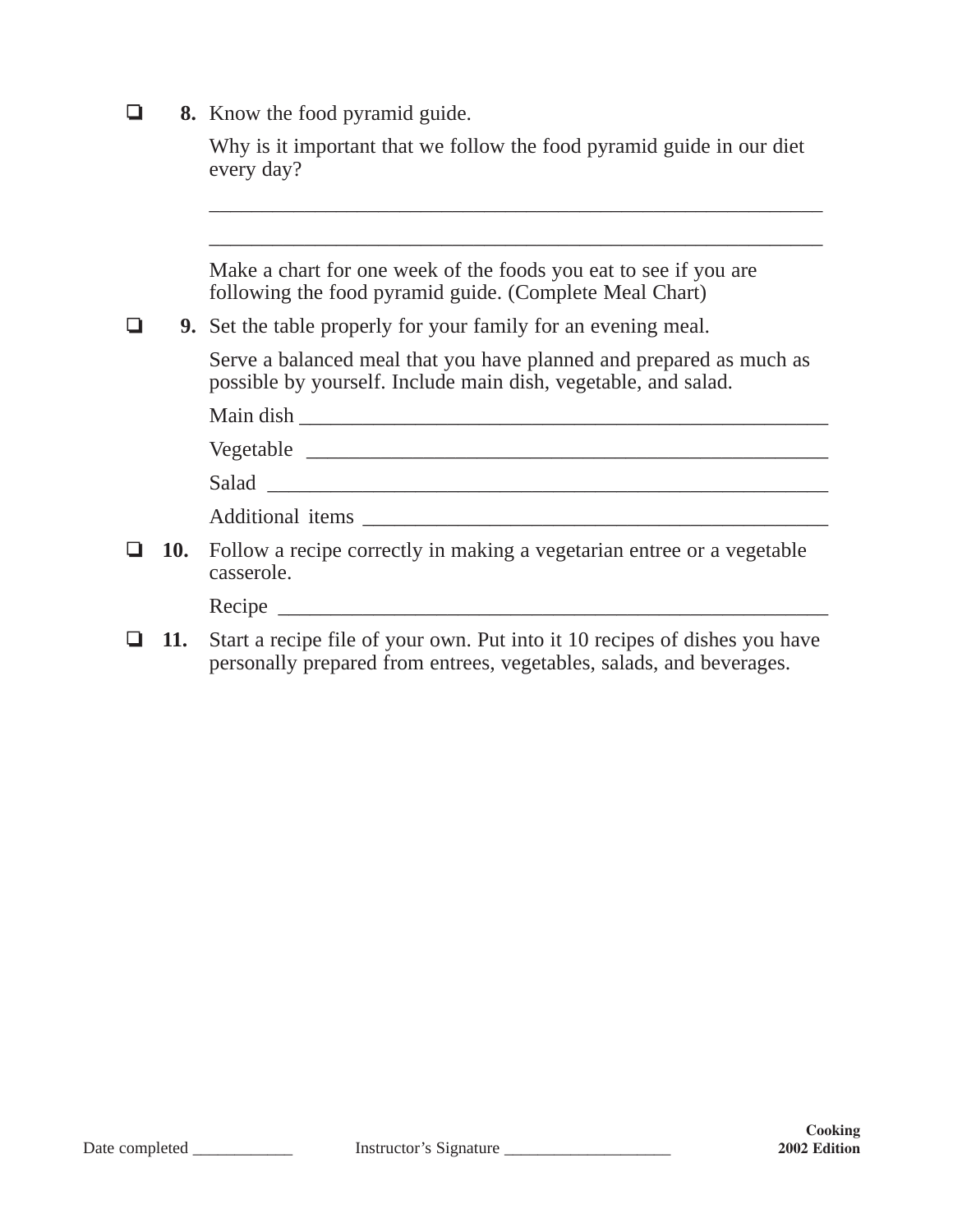## **Cooking—Meal Chart**

Make a chart for one week of the foods you eat to see if you are following the food pyramid guidelines

|                 | <b>MORNING</b> | <b>AFTERNOON</b> | <b>EVENING</b> |
|-----------------|----------------|------------------|----------------|
| Day 1           |                |                  |                |
|                 |                |                  |                |
|                 |                |                  |                |
| day of the week |                |                  |                |
| Day 2           |                |                  |                |
|                 |                |                  |                |
| day of the week |                |                  |                |
| Day 3           |                |                  |                |
|                 |                |                  |                |
|                 |                |                  |                |
| day of the week |                |                  |                |
| Day 4           |                |                  |                |
|                 |                |                  |                |
| day of the week |                |                  |                |
| Day 5           |                |                  |                |
|                 |                |                  |                |
|                 |                |                  |                |
| day of the week |                |                  |                |
| Day 6           |                |                  |                |
|                 |                |                  |                |
|                 |                |                  |                |
| day of the week |                |                  |                |
| Day $7\,$       |                |                  |                |
|                 |                |                  |                |
| day of the week |                |                  |                |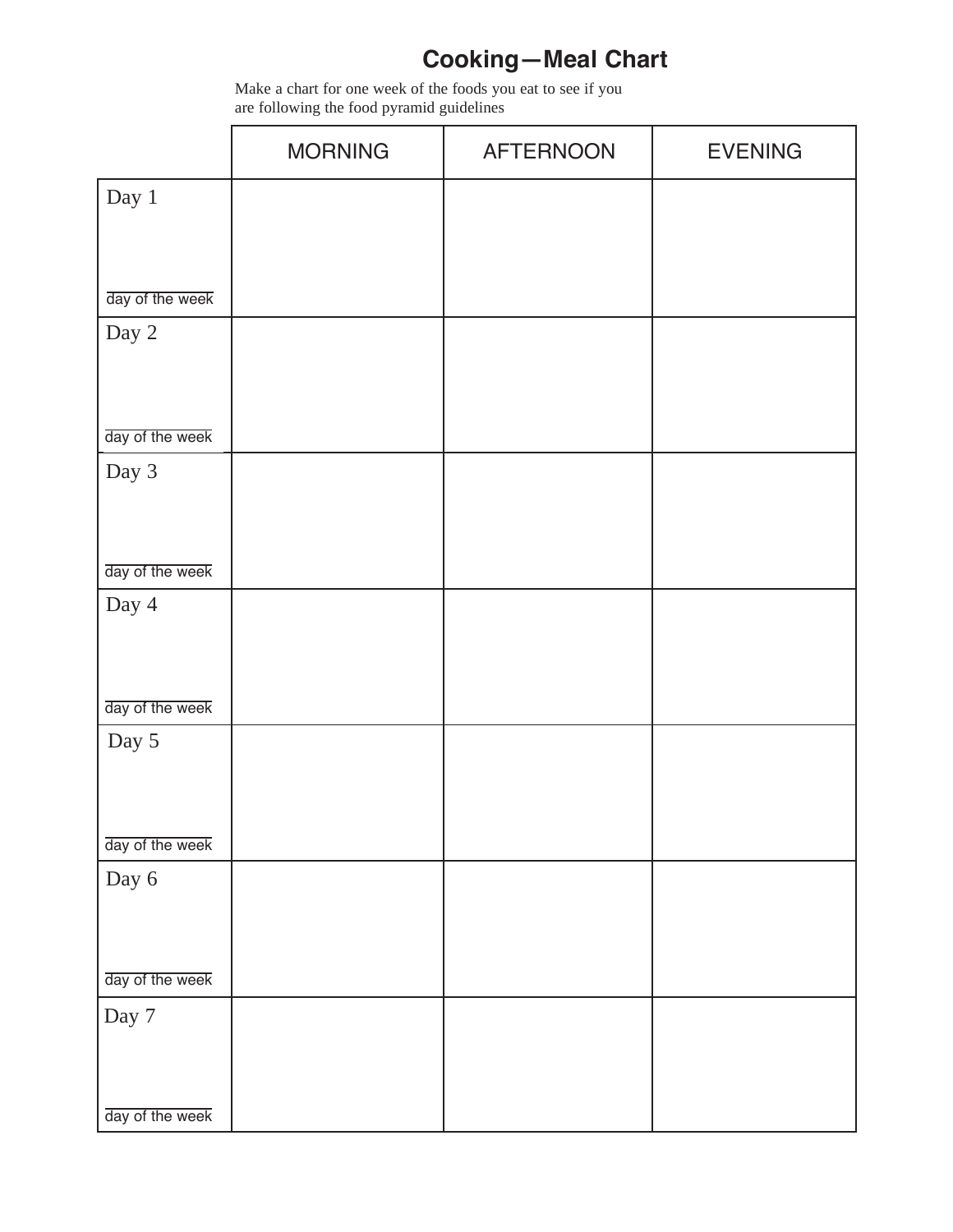## **Cooking, Advanced**

| l I | 1. Have the Cooking Honor.                                                       |
|-----|----------------------------------------------------------------------------------|
|     | 2. How many cups make a quart? (How many mls to make a liter?)                   |
|     | How many table spoons to a cup?                                                  |
|     | How many teaspoons to a table spoon?                                             |
|     | 3. Prepare two main casserole dishes using macaroni, noodles, beans, or<br>rice. |
|     | Macaroni                                                                         |
|     |                                                                                  |
|     | <b>Noodles</b>                                                                   |
|     |                                                                                  |
|     | Beans                                                                            |
|     |                                                                                  |
|     | Rice                                                                             |
|     | <u>1. __________________________</u><br>2. $\qquad \qquad$                       |
|     | 4. Prepare two different vegetable casserole dishes.                             |
|     | 2. $\qquad \qquad$                                                               |
|     | 5. Prepare two kinds of salad.                                                   |
|     |                                                                                  |
|     | How are salads kept crisp?                                                       |
|     |                                                                                  |
|     |                                                                                  |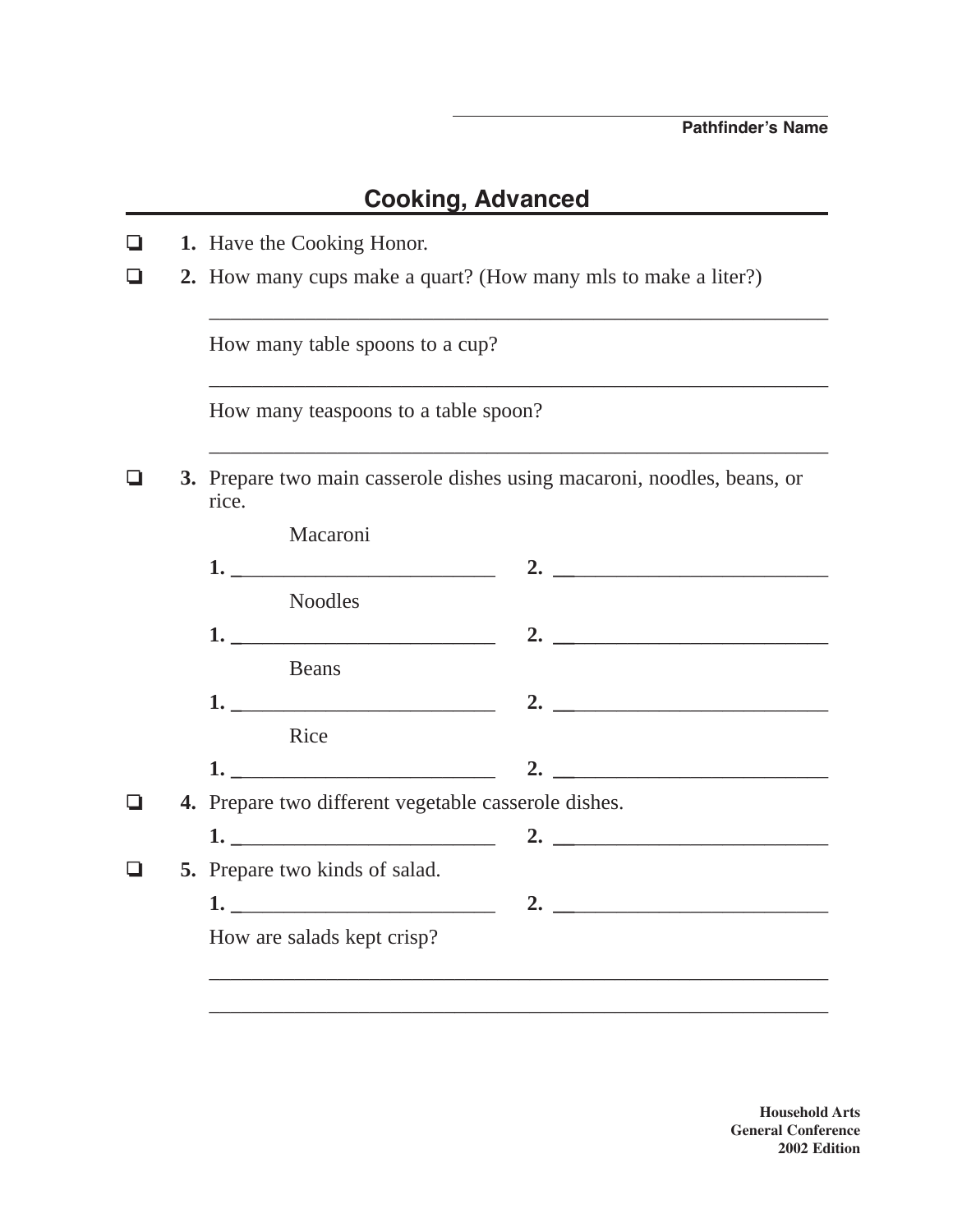|   |     | <b>6.</b> Know the difference in food value between whole milk, lowfat milk,<br>and non-dairy milk.                                                                                                                                                                                                                    |
|---|-----|------------------------------------------------------------------------------------------------------------------------------------------------------------------------------------------------------------------------------------------------------------------------------------------------------------------------|
|   |     |                                                                                                                                                                                                                                                                                                                        |
|   |     |                                                                                                                                                                                                                                                                                                                        |
|   |     |                                                                                                                                                                                                                                                                                                                        |
|   |     | 7. Prepare a balanced breakfast using the food pyramid guide.                                                                                                                                                                                                                                                          |
| ப |     | ,我们也不能在这里的时候,我们也不能会在这里,我们也不能会在这里的时候,我们也不能会在这里的时候,我们也不能会在这里的时候,我们也不能会在这里的时候,我们也不能<br>8. Prepare a vegetarian entree dish.<br>Entree                                                                                                                                                                                     |
|   |     | <b>9.</b> Plan menus for one week, choosing at least three dishes in which left<br>overs may be used. (Complete Meal Chart)                                                                                                                                                                                            |
|   |     | Leftovers                                                                                                                                                                                                                                                                                                              |
|   |     | 2. $\frac{1}{2}$ $\frac{1}{2}$ $\frac{1}{2}$ $\frac{1}{2}$ $\frac{1}{2}$ $\frac{1}{2}$ $\frac{1}{2}$ $\frac{1}{2}$ $\frac{1}{2}$ $\frac{1}{2}$ $\frac{1}{2}$ $\frac{1}{2}$ $\frac{1}{2}$ $\frac{1}{2}$ $\frac{1}{2}$ $\frac{1}{2}$ $\frac{1}{2}$ $\frac{1}{2}$ $\frac{1}{2}$ $\frac{1}{2}$ $\frac{1}{2}$ $\frac{1}{2}$ |
|   |     |                                                                                                                                                                                                                                                                                                                        |
|   | 10. | Prepare a balanced meal using a vegetarian entree, a vegetable casse-<br>role, and a salad.                                                                                                                                                                                                                            |
|   |     |                                                                                                                                                                                                                                                                                                                        |
|   |     |                                                                                                                                                                                                                                                                                                                        |
|   |     | Salad<br><u> 1980 - Jan James James Jan James James James James James James James James James James James James James James</u>                                                                                                                                                                                        |
|   |     | Additional items and the state of the state of the state of the state of the state of the state of the state of the state of the state of the state of the state of the state of the state of the state of the state of the st                                                                                         |
|   | 11. | Know several reasons why vinegar is unhealthful.                                                                                                                                                                                                                                                                       |
|   |     |                                                                                                                                                                                                                                                                                                                        |
|   |     |                                                                                                                                                                                                                                                                                                                        |
|   |     |                                                                                                                                                                                                                                                                                                                        |